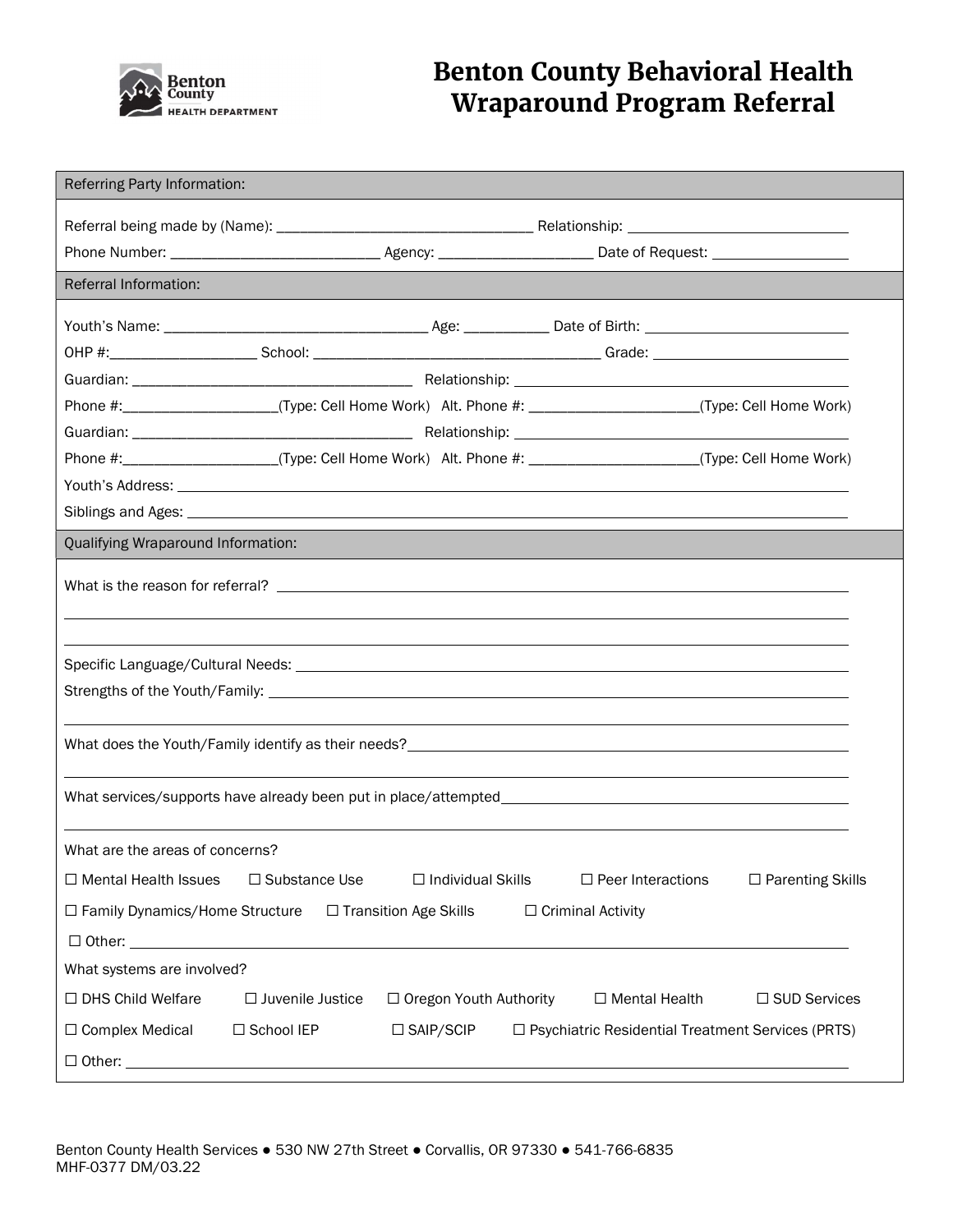| Youth's Name: | Date of Birth: | Date of Referral: |
|---------------|----------------|-------------------|
|               |                |                   |

## Eligibility Criteria to Determine Appropriateness for Benton County Wraparound Program

In order to be accepted into Wraparound, there are certain eligibility criteria that must be met. Please complete the following worksheet to determine eligibility. For any "yes" answers, please provide a brief note describing any relevant information.

| <b>Criteria Question</b>                                                                      | Comments/Details |              |                  |
|-----------------------------------------------------------------------------------------------|------------------|--------------|------------------|
| Is the youth currently involved with multiple systems OR                                      |                  | $\square$ NO |                  |
| at risk of engagement with multiple systems? (Juvenile                                        |                  |              |                  |
| justice, mental health, child welfare, school supports,                                       |                  |              |                  |
| medical, developmental diversity, etc.)                                                       |                  |              |                  |
| Is there an active Mental Health Assessment completed                                         | $\square$ YES    | $\square$ NO |                  |
| within the last 60 days?                                                                      |                  |              |                  |
| If "no" to above question, please answer: Is                                                  |                  | $\square$ NO |                  |
| there a Mental Health Assessment completed                                                    |                  |              |                  |
| within the last year?                                                                         |                  |              |                  |
| If "no" to above question, please answer: Is the                                              |                  | $\square$ NO |                  |
| youth willing to participate in a Mental Health                                               |                  |              |                  |
| Assessment?                                                                                   |                  |              |                  |
| Does the youth have a mental health diagnosis?                                                | $\Box$ YES       | $\square$ NO |                  |
| Has the youth and family been informed of what                                                | $\Box$ YES       | $\Box$ NO    |                  |
| Wraparound is and is willing to engage and participate                                        |                  |              |                  |
| in the process?                                                                               |                  |              |                  |
| *Must answer "YES" to a minimum of 4 of the above questions.                                  |                  |              |                  |
| Please describe why care coordination needs                                                   |                  |              |                  |
| cannot be met with current system.                                                            |                  |              |                  |
|                                                                                               |                  |              |                  |
|                                                                                               |                  |              |                  |
| Criteria Question                                                                             |                  |              | Comments/Details |
| Has the stable living environment been interrupted OR                                         | $\square$ YES    | $\square$ NO |                  |
| at risk for interruption due to mental health needs?                                          |                  |              |                  |
| Have there been frequent or imminent admissions to                                            | $\square$ YES    | $\square$ NO |                  |
| inpatient or intensive treatment services?                                                    |                  |              |                  |
| Is there significant risk of losing school or day care                                        | $\Box$ YES       | $\square$ NO |                  |
| placement due to behaviors related to mental health                                           |                  |              |                  |
| needs?                                                                                        |                  |              |                  |
| Are there elevated risks that disrupt daily living                                            | $\square$ YES    | $\square$ NO |                  |
| activities?                                                                                   |                  |              |                  |
| Are there family support concerns or environmental                                            | $\square$ YES    | $\square$ NO |                  |
| stressors that impact daily living activities?                                                |                  |              |                  |
| *Must answer "YES" to a minimum of 1 of the above questions.                                  |                  |              |                  |
| <b>Additional Criteria Question</b>                                                           |                  |              | Comments/Details |
| Is there current placement in SAIP (Secure Adolescent                                         | $\square$ YES    | $\square$ NO |                  |
| Inpatient Program) or SCIP (Secure Children's Inpatient                                       |                  |              |                  |
| Program)?                                                                                     |                  |              |                  |
| Is the youth currently in PRTS (Psychiatric Residential                                       | $\square$ YES    | $\square$ NO |                  |
| Treatment Services) or the Commercially Sexually<br>Exploited Children's Residential Program? |                  |              |                  |